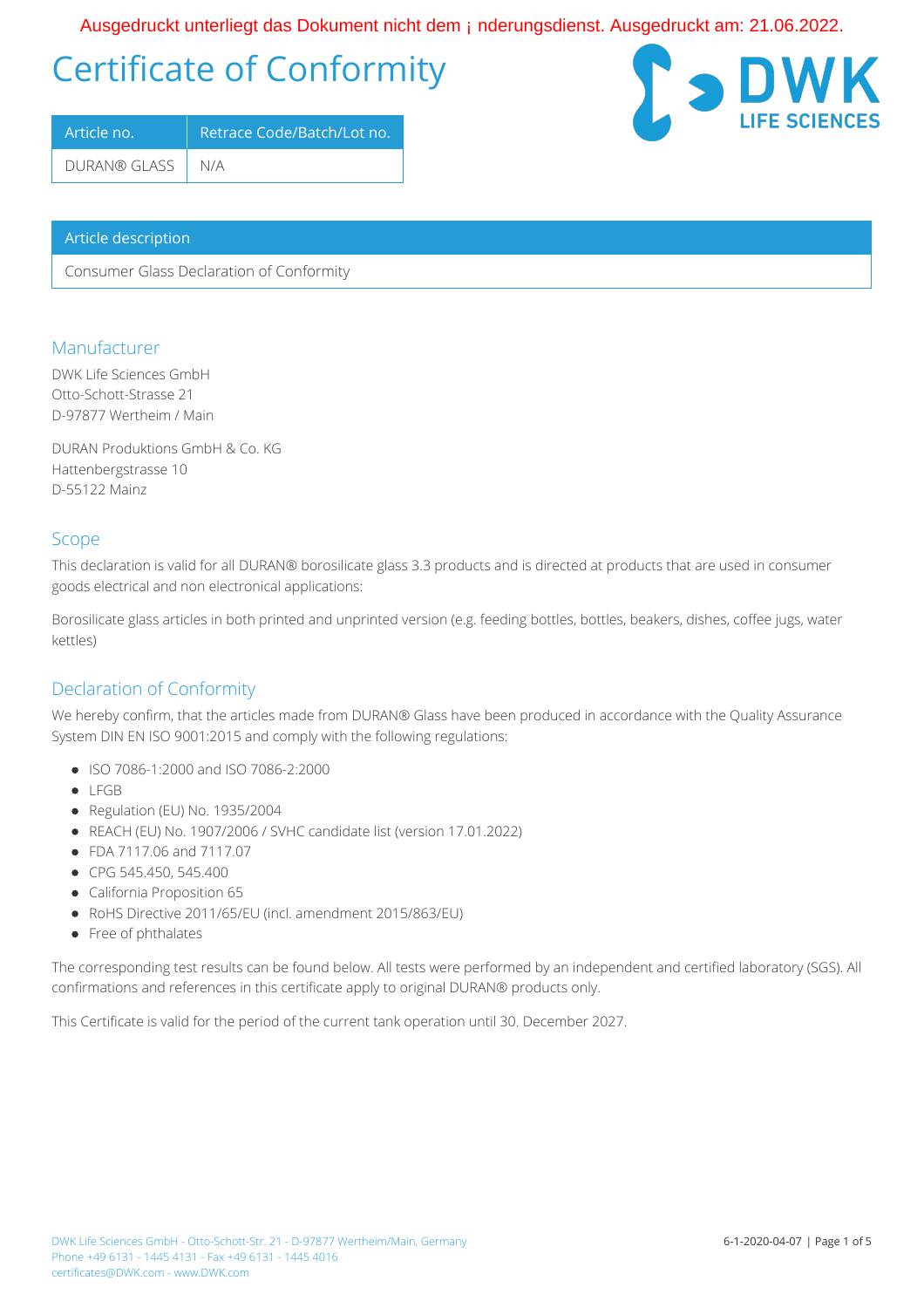OE • \* ^ å | ` & d { } c' | a \* ok as AO | \ ` { ^ } ch a & or kan { A } à ^ | ` } \* • å a } • de CE • \* ^ å | ` & ok e KAO FEE EGEOGE

# Certificate of Conformity

| Article no.        | Retrace Code/Batch/Lot no. |
|--------------------|----------------------------|
| DURAN® GLASS   N/A |                            |



#### Hersteller

DWK Life Sciences GmbH Otto-Schott-Strasse 21 D-97877 Wertheim / Main

DURAN Produktions GmbH & Co. KG Hattenbergstrasse 10 D-55122 Mainz

### Geltungsbereich

Diese Erklärung gilt für alle DURAN® Produkte aus dem Werkstfoff Borosilikatglas 3.3 und ist ausgelegt für alle Haushaltswarengläser elektrifiziert und nicht elektrifiziert:

Borosilikatglas Produkte in bedruckter und unbedruckter Ausführung (z.B. Milchflaschen, Flaschen, Becher, Teller, Kaffeekannen, Wasserkocher)

#### Konformitätserklärung

Hiermit bestätigen wir, dass alle DURAN® Glasprodukte in Übereinstimmung mit dem Qualitätssicherungssystem DIN EN ISO 9001:2015 gefertigt wurden und die folgenden Richtlinien erfüllen:

- ISO 7086-1:2000 und ISO 7086-2:2000
- $\bullet$  LEGB
- Verordnung (EU) Nr. 1935/2004
- REACH (EU) Nr. 1907/2006 / SVHC Kandidatenliste (Stand: 17.01.2022)
- FDA 7117.06 und 7117.07
- CPG 545.450, 545.400
- California Proposition 65
- RoHS Richtlinie 2011/65/EU (inkl. Änderungsrichtlinie 2015/863/EU)
- **•** Frei von Phthalaten

Die Prüfergebnisse können weiter unten eingesehen werden. Alle Tests wurden von einem unabhängigen und zertifizierten Prüflabor (SGS) durchgeführt. Dieses Zertifikat und die genannten Referenzen beziehen sich nur auf DURAN® Produkte.

Dieses Zertifikat ist für den aktuellen Wannenbetrieb bis 30. Dezember 2027 gültig.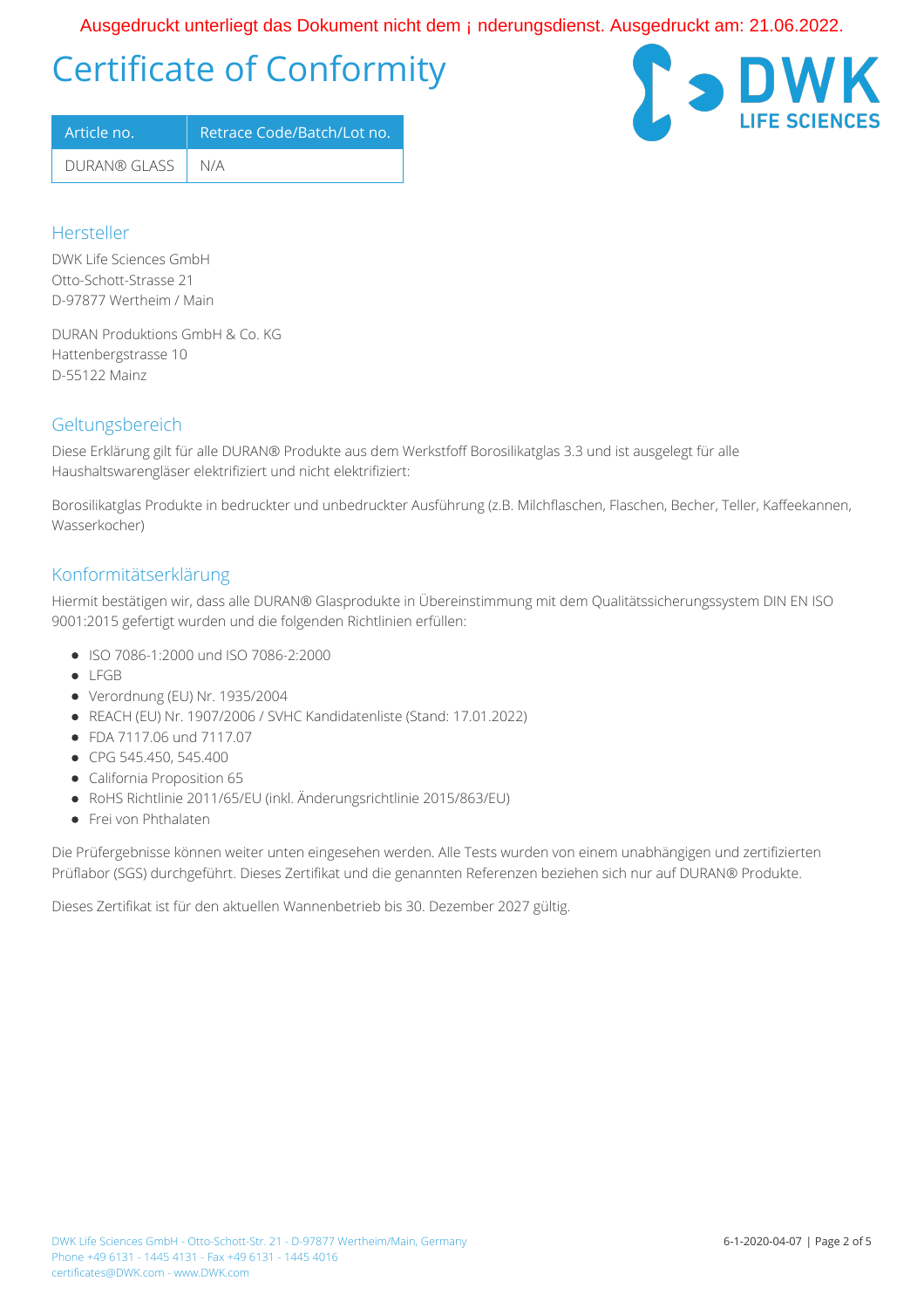OE • \* ^ å | " & 1 ok | g \* 1 a \* ok as AÖ | 1 ° { ^ } oh & @ k ^ { 4 } å ^ | " } \* • å a } • de Te = \* ^ å | " & ok af KAGFDED EGEOGED

# Certificate of Conformity

| Article no.        | Retrace Code/Batch/Lot no. |
|--------------------|----------------------------|
| DURAN® GLASS   N/A |                            |



### Test Methods

- (1) Determination of Cadmium by ICP-OES, acc. IEC 62321-5:2013-06
- (2) Determination of Lead by ICP-OES, acc. IEC 62321-5:2013-06
- (3) Determination of Mercury by CV-AAS, acc. IEC 62321-4:2013-06
- (4) Determination of Chromium by ICP-OES, acc. IEC 62321-5:2013-06
- (5) Determination of Chromium (VI) acc. IEC 62321
- (6) Determination of PBB/PBDE by GC/MS, acc. IEC 62321-6:2015-06
- (7) Determination of Phthalates by GC/MS acc. IEC 62321-8:2017-03 GC-MS after extraction with THF (Tetrahydrofurane)
- (8) Inductively coupled plasma atomic emission spectrometry (ICP-AES) acc. to DIN EN ISO 11885:2009-09
- (9) Gas chromatography with mass selective detector after extraction with toluene

(10) §64 LFGB B 80.03-1 to 4 referring to DIN 51032:2017

### Test Results

| Test Item(s):                 | Unit  | <b>Test Method</b> | Result<br>Report Limit  |          | <b>RoHS Limit</b>        |
|-------------------------------|-------|--------------------|-------------------------|----------|--------------------------|
| Cadmium(Cd)                   | mg/kg | 1                  | n.d.                    | 1        | 100                      |
| Cadmium (Cd)                  | mg/l  | 10                 | ${}< 0.001$<br>max. 0.3 |          | $\overline{\phantom{a}}$ |
| Lead (Pb)                     | mg/kg | 2                  | 10<br>n.d.              |          | 1000                     |
| Lead (Pb)                     | mg/l  | 10                 | < 0.01                  | max. 4,0 | $\overline{\phantom{a}}$ |
| Mercury (Hg)                  | mg/kg | 3                  | n.d.                    | 0.5      | 1000                     |
| Chromium, total (Cr)          | mg/kg | $\overline{4}$     | n.d.                    | 10       | 1000                     |
| Chromium, hexavalent (Cr(VI)) | mg/kg | 5                  | n.d.                    | 1        | 1000                     |
| Arsenic (As)                  | mg/kg | 8                  | n.d.                    | 10       | $\overline{\phantom{a}}$ |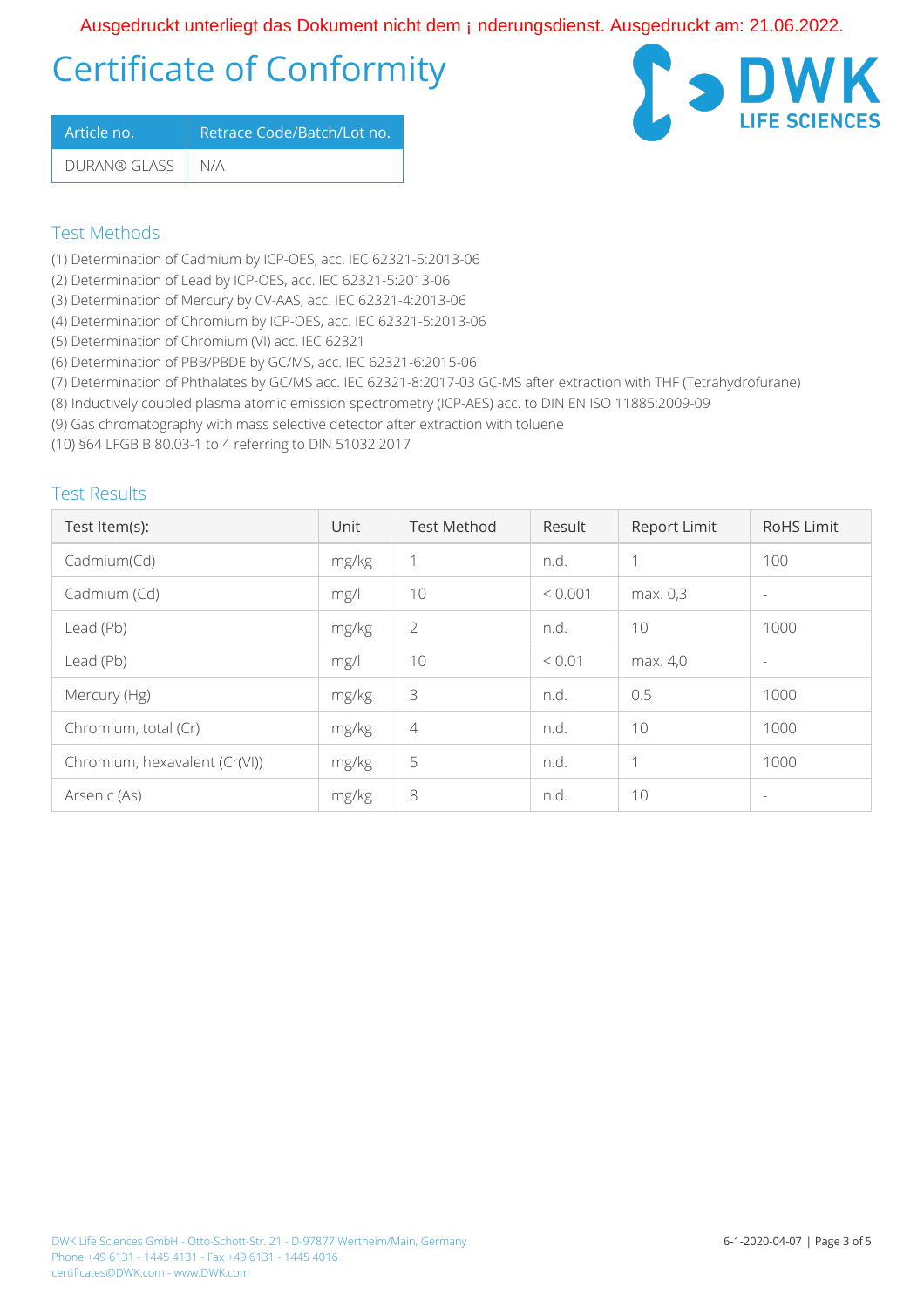# Certificate of Conformity OE • \* ^ å¦ č & oÁ } c ' | a \* o \$ ae AÖ [ \ ` { ^ } o } a & @ \$ ^ { A } å ^ ¦ ` } \* • å a } • d a E · \* ^ å ¦ ` & o { a { k { F r E } E } E } E }

| LArticle no. '   | Retrace Code/Batch/Lot no. |
|------------------|----------------------------|
| DURAN® GLASS N/A |                            |



### Test Results polybrominated diphenyl ether

| Test Item(s):            | Unit  | <b>Test Method</b> | Result | Report Limit | RoHS Limit*              |
|--------------------------|-------|--------------------|--------|--------------|--------------------------|
| Monobromodiphenyl ether  | mg/kg | 6                  | n.d.   | 50           |                          |
| Dibromodiphenyl ether    | mg/kg | 6                  | n.d.   | 50           |                          |
| Tribromodiphenyl ether   | mg/kg | 6                  | n.d.   | 50           | $\sim$                   |
| Tetrabromodiphenyl ether | mg/kg | 6                  | n.d.   | 50           | $\overline{\phantom{a}}$ |
| Pentabromodiphenyl ether | mg/kg | 6                  | n.d.   | 50           |                          |
| Hexabromodiphenyl ether  | mg/kg | 6                  | n.d.   | 50           | $\overline{\phantom{a}}$ |
| Heptabromodiphenyl ether | mg/kg | 6                  | n.d.   | 50           | $\overline{\phantom{a}}$ |
| Octabromodiphenyl ether  | mg/kg | 6                  | n.d.   | 50           | $\overline{\phantom{a}}$ |
| Nonabromodiphenyl ether  | mg/kg | 6                  | n.d.   | 50           | $\overline{\phantom{a}}$ |
| Decabromodiphenyl ether  | mg/kg | 6                  | n.d.   | 50           |                          |

\*) max 1000 sum of polybrominated diphenyl ether (PBDE)

### Test Results polybrominated biphenyls

| Test Item(s):      | Unit  | <b>Test Method</b> | Result | Report Limit | RoHS Limit*              |
|--------------------|-------|--------------------|--------|--------------|--------------------------|
| Monobromobiphenyl  | mg/kg | 6                  | n.d.   | 50           | $\overline{\phantom{a}}$ |
| Dibromobiphenyl    | mg/kg | 6                  | n.d.   | 50           | $\overline{\phantom{a}}$ |
| Tribromobiphenyl   | mg/kg | 6                  | n.d.   | 50           | $\overline{\phantom{a}}$ |
| Tetrabromobiphenyl | mg/kg | 6                  | n.d.   | 50           | $\overline{\phantom{a}}$ |
| Hexabromobiphenyl  | mg/kg | 6                  | n.d.   | 50           | $\overline{\phantom{a}}$ |
| Pentabromobiphenyl | mg/kg | 6                  | n.d.   | 50           | $\overline{\phantom{a}}$ |
| Heptabromobiphenyl | mg/kg | 6                  | n.d.   | 50           | $\overline{\phantom{a}}$ |
| Octabromobiphenyl  | mg/kg | 6                  | n.d.   | 50           | $\overline{\phantom{a}}$ |
| Nonabromobiphenyl  | mg/kg | 6                  | n.d.   | 50           | $\overline{\phantom{a}}$ |
| Decabromobiphenyl  | mg/kg | 6                  | n.d.   | 50           | $\overline{\phantom{a}}$ |

\*) max 1000 sum of polybrominated biphenyls (PBB)